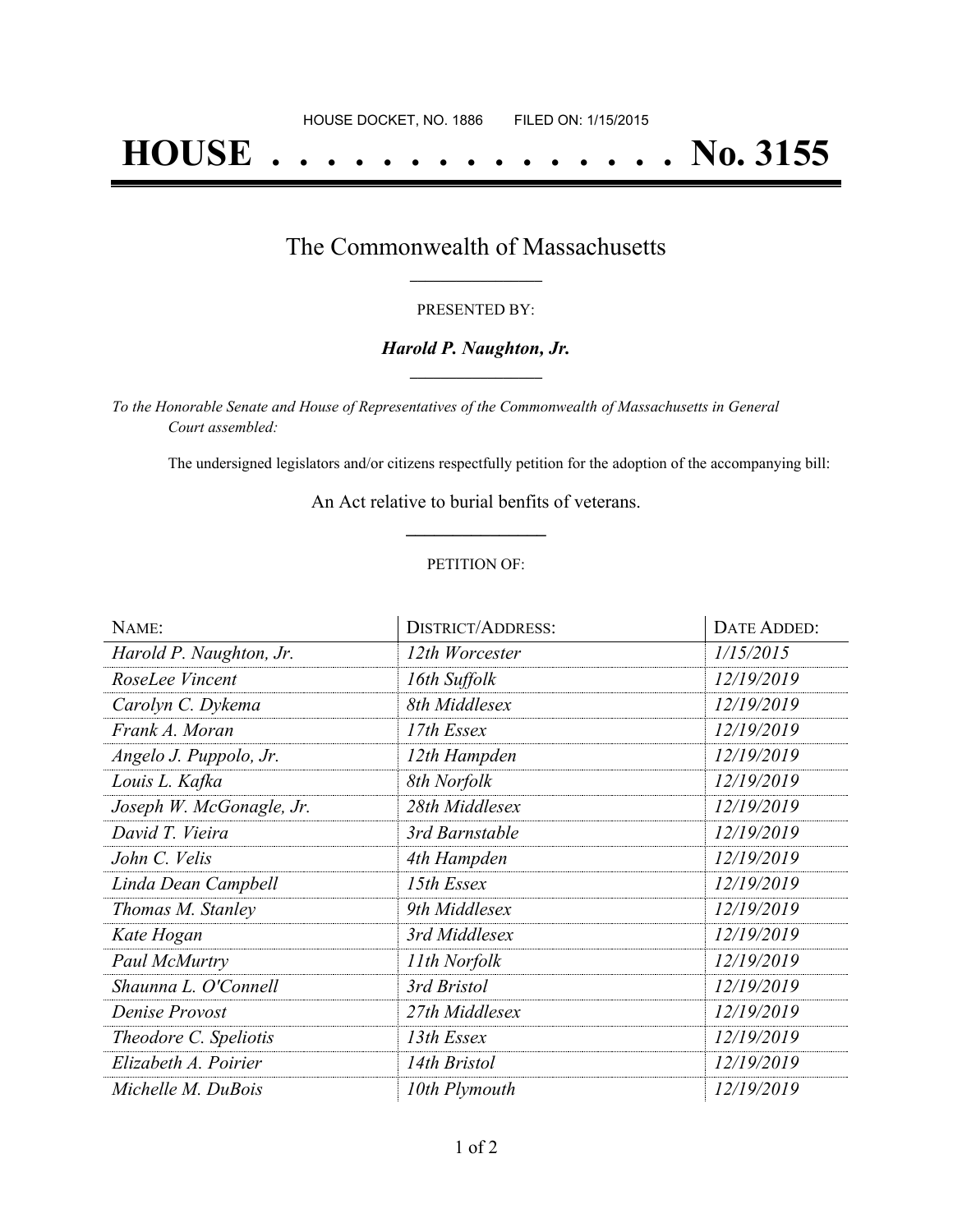| Mark J.<br>'usack  | ortolk<br>.th     | $\mathbf{U}$ |
|--------------------|-------------------|--------------|
| Brian R.<br>Mannal | 'arnstable<br>!nd |              |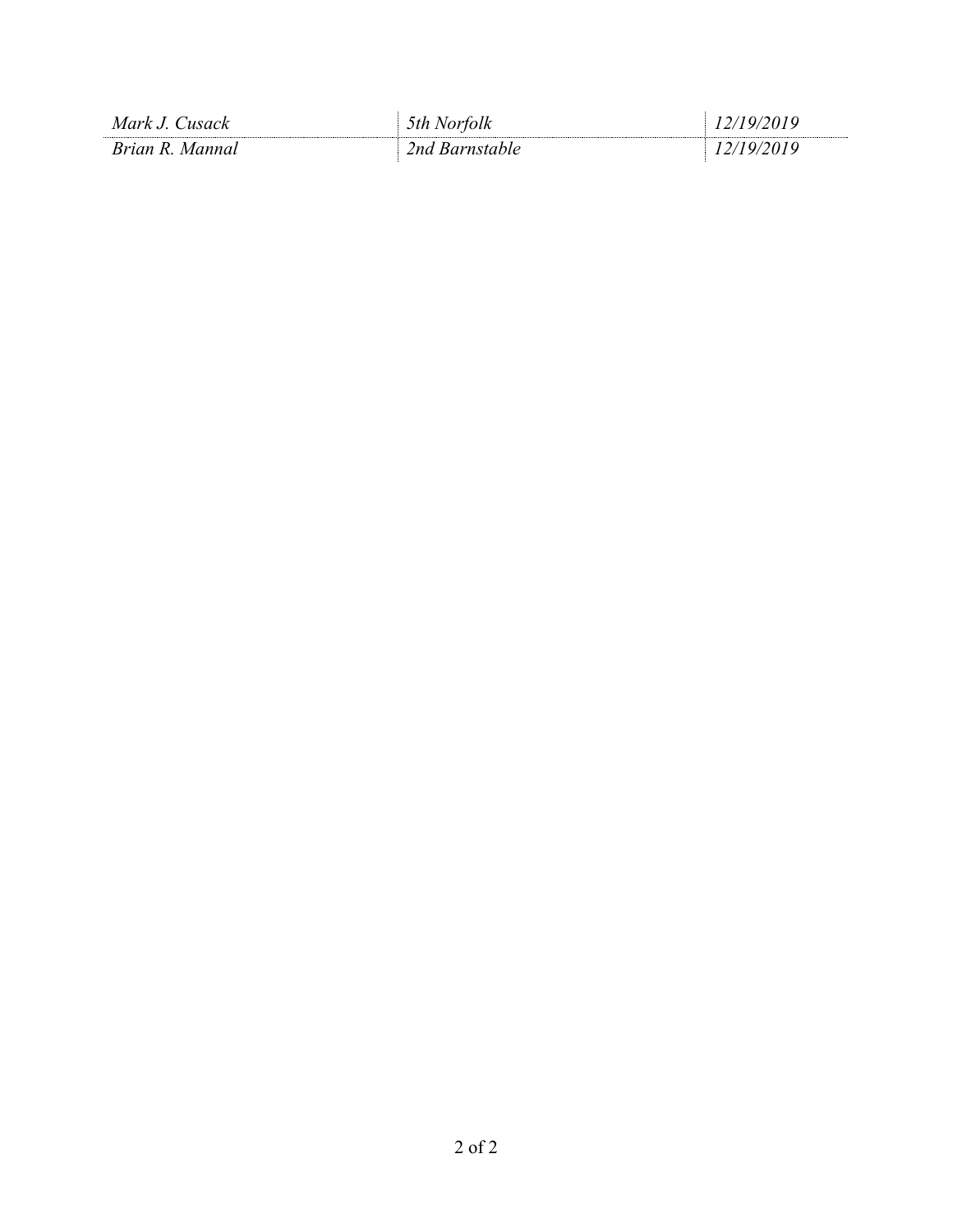## **HOUSE . . . . . . . . . . . . . . . No. 3155**

By Mr. Naughton of Clinton, a petition (accompanied by bill, House, No. 3155) of Harold P. Naughton, Jr., and others relative to burial benefits of veterans. Veterans and Federal Affairs.

#### [SIMILAR MATTER FILED IN PREVIOUS SESSION SEE HOUSE, NO. *3200* OF 2013-2014.]

## The Commonwealth of Massachusetts

**In the One Hundred and Eighty-Ninth General Court (2015-2016) \_\_\_\_\_\_\_\_\_\_\_\_\_\_\_**

**\_\_\_\_\_\_\_\_\_\_\_\_\_\_\_**

An Act relative to burial benfits of veterans.

Be it enacted by the Senate and House of Representatives in General Court assembled, and by the authority *of the same, as follows:*

1 SECTION 1. Section 8 of Chapter 115 of the General Laws, as appearing in the 2006

2 Official edition, is hereby amended by striking out lines 1 through 14 and inserting in place

3 thereof the following:-

 "Amounts expended by the burial agent under the provisions of section 7 shall not exceed \$5,000 for the funeral and burial of a person under this chapter, provided that the cost of funeral and burial does not exceed \$6,000 and there are insufficient resources in the estate of such person to pay for the cost of such funeral and burial. Amounts expended by the burial agent under the provisions of section 7 shall not exceed

9 \$3,000 for the cremation, funeral and burial of a person under this chapter, provided that the cost